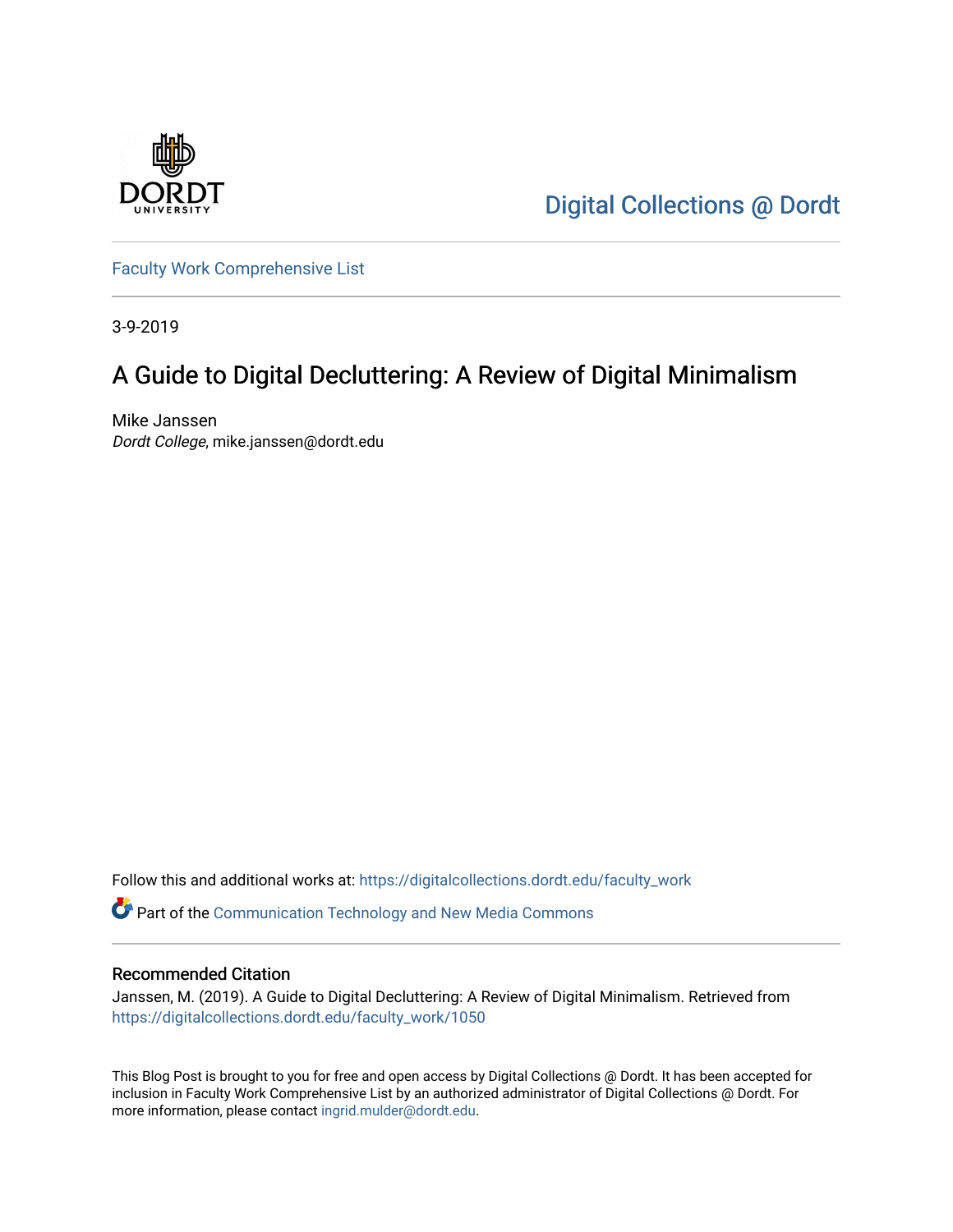### A Guide to Digital Decluttering: A Review of Digital Minimalism

#### Abstract

"Digital minimalism is not Luddism, which rejects the technological innovations of the day. Instead, it rejects the way in which most people engage these innovations."

Posting about the book Digital Minimalism from In All Things - an online journal for critical reflection on faith, culture, art, and every ordinary-yet-graced square inch of God's creation.

<https://inallthings.org/a-guide-to-digital-decluttering-a-review-of-digital-minimalism/>

#### Keywords

In All Things, book review, Digital MInimalism, focused, life, noisy, world, Cal Newport

#### **Disciplines**

Communication Technology and New Media

#### **Comments**

[In All Things](http://inallthings.org/) is a publication of the [Andreas Center for Reformed Scholarship and Service](http://www.dordt.edu/services_support/andreas_center/) at Dordt [College](http://www.dordt.edu/).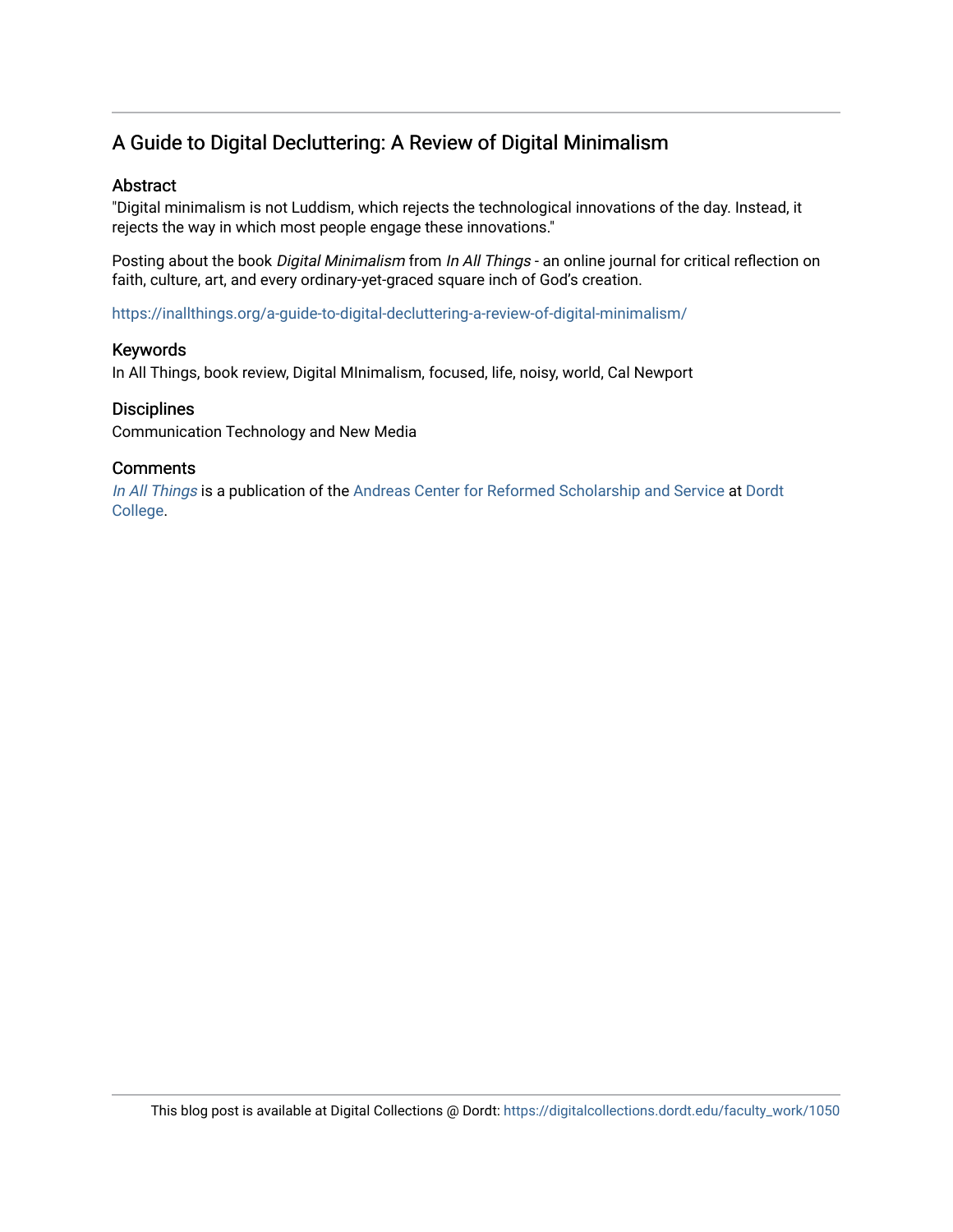

March 9, 2019

# **A Guide to Digital Decluttering: A Review of** *Digital Minimalism*

#### **Mike Janssen**

**Title:** *Digital Minimalism: Choosing a Focused Life in a Noisy World* **Author:** Cal Newport **Publisher:** Portfolio **Publishing Date:** February 5, 2019 **Pages:** 304 pages (Hardcover) **ISBN:** 978-0525536512

I used to read books.

I read a little less in college because much of my reading time was taken up with reading for class, but I had an annual tradition of reading *The Lord of the Rings* over Christmas break. When I got to graduate school, my regular reading stopped altogether. I told myself that it was the busyness of this particular season and didn't worry too much about it. After finishing graduate school, I worked in the private sector for a year before starting my academic career, but my reading habits didn't change. I would occasionally try, but no matter how interested I was in the subject, I would inevitably get bored after only a few minutes and then combat the boredom the way so many people do—by pulling out my smartphone and flipping through social media.

I acquired my first smartphone in 2011 while I was a graduate student. I have always loved tinkering with computers and finding new, more efficient ways of doing things, so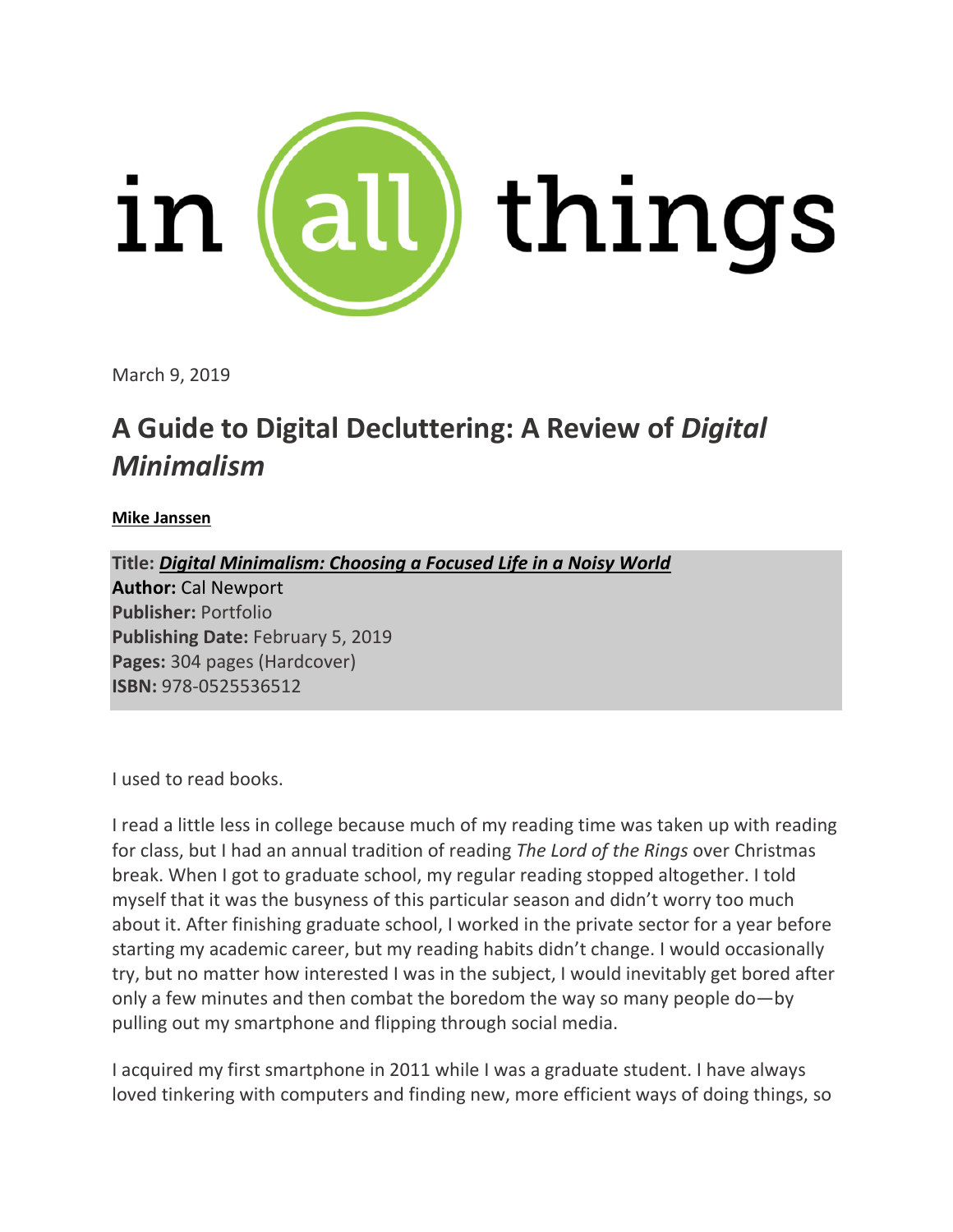I jumped at the chance to buy a smartphone as soon as I could reasonably afford it (even if it wasn't the iPhone that I really wanted). What I, and many others like me, did not realize was the extent to which constant access to the world's information would ultimately harm us by shredding our attention spans and turning physical socialization into virtual socialization.

These harmful effects (and how to combat them) are the focus of computer scientist Cal Newport's new book *Digital Minimalism: Choosing a Focused Life in a Noisy World*. "Human beings are not wired to be constantly wired," he declares in this incisive critique of modern technological life—particularly as it relates to social media and smartphones.

The first part of the book lays out the problem: most of us have (without realizing it) become digital maximalists, adopting any new technology or service that catches our interest. Newport argues that we are on the losing side of a "lopsided arms race" that we didn't realize that we signed up for. We adopted smartphones and social media based on the benefits they promised, and then didn't notice as they slowly changed and grabbed more and more of our attention, paradoxically increasing our connections to others while also inducing greater feelings of loneliness and anxiety.

Newport traces the ways social media giants like Facebook exploit ideas from social psychology, using our innate desire for social approval and intermittent positive reinforcement to maximize the time we spend on their service for their actual customers: advertisers.

Newport is putting forward a call to level the playing field and encourage users to adopt a "philosophy of technology use that covers from the ground up which digital tools we allow into our life, for what reasons, and under what constraints." Borrowing language from the modern minimalist movement, he defines this new philosophy of digital minimalism as "[a] philosophy of technology use in which you focus your online time on a small number of carefully selected and optimized activities that strongly support things you value, and then happily miss out on everything else." He then invites his readers to reset their "haphazard" relationships with digital media and replace them with intentional ones, in a three-step process, which he terms the "digital declutter."

Step One: Take a Break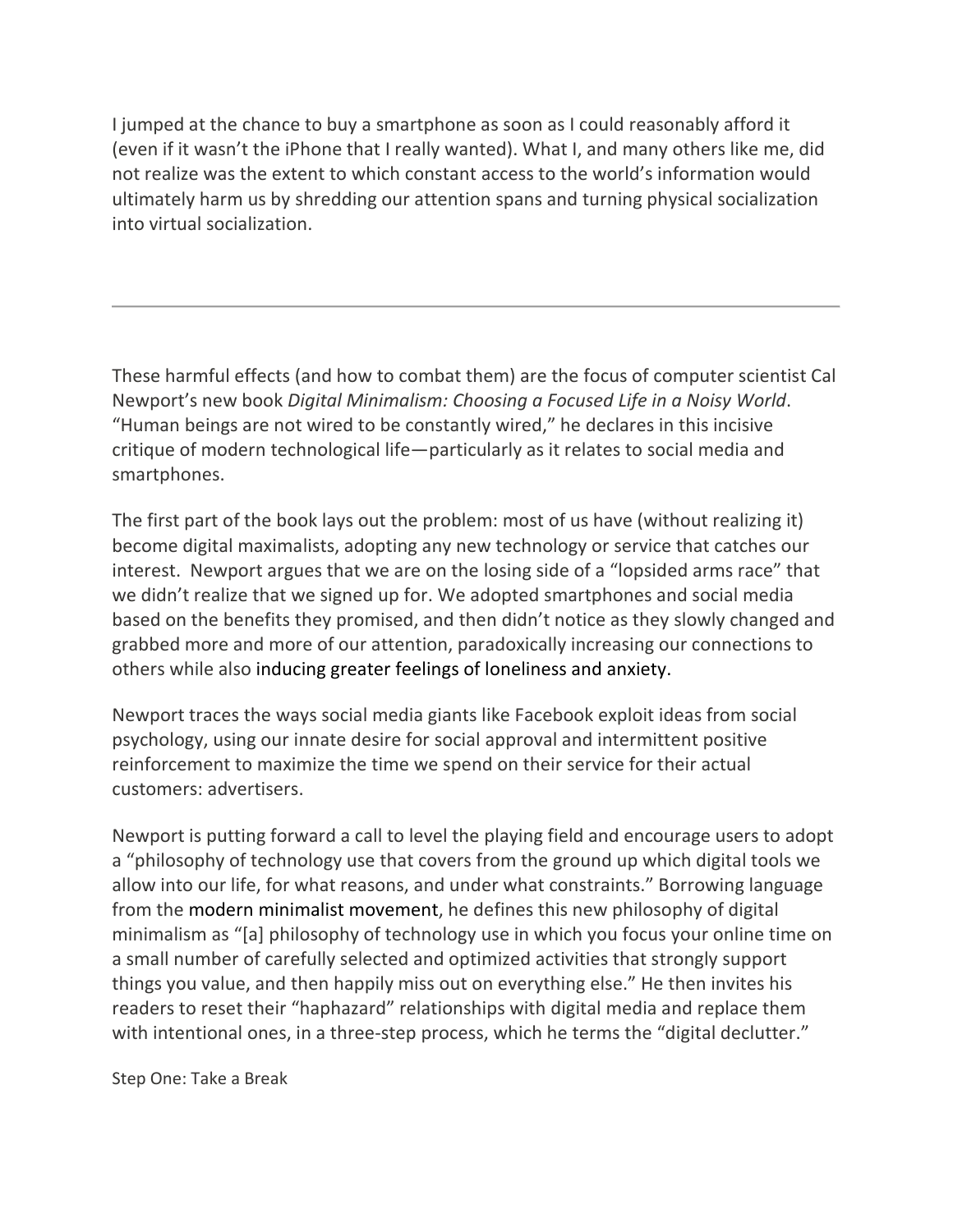Step one of the digital declutter borrows from the packing party popular among modern minimalists, but instead of packing up everything you own and only unpacking necessities, Newport proposes that you remove all optional technology from your life for 30 days. He observes that it will take a week or two for you to break your habits, so this timeframe is necessary to create new habits. He also provides guidance for identifying what is "optional" while noting that it may be different for different people.

Step Two: Replace Technology with Meaningful Alternatives

Recognizing that step one would almost surely fail rapidly if we merely removed optional technologies, Newport encourages us to find meaningful alternatives (and provides suggestions, especially in the second part of the book), to fill the newfound free time.

Step Three: Reintroduce High-Value Optional Technologies

This thirty-day period is not just a "technology detox"; it is a chance for you to reflect on what you enjoy and what is important to you. When the thirty days is up, you can slowly reintroduce the technologies that support the life you want to live. Newport asserts that acting with intention trumps small conveniences and provides criteria for deciding which digital technologies to reintroduce.

In the second part of the book, Newport builds on the work of thinkers like Thoreau and Aristotle in proposing a set of practices to help sustain an intentional life of digital minimalism: cultivating solitude; choosing conversation and time spent with physically present people; reclaiming leisure by prioritizing embodied physical activities; and joining the "attention resistance" (i.e. putting thoughtful constraints on your technology use).

Perhaps the most surprising suggestion is to cultivate solitude, which he (borrowing from others) defines as "a state in which your mind is free from input from other minds. Newport observes that our smartphones have facilitated filling the smallest amount of potential solitude with quick glances. This explains my difficulty reading books; as soon as my attention wandered, the only thing that could offer relief from boredom was (as it had been conditioned) the instant gratification provided by the phone itself. Newport and others identify this solitude deprivation, brought on by constant connection, as the cause in the rise in anxiety among teenagers, the "iGen"—who average hours per day on their smartphones.

Digital minimalism is not Luddism, which rejects the technological innovations of the day. Instead, it rejects the way in which most people engage these innovations.